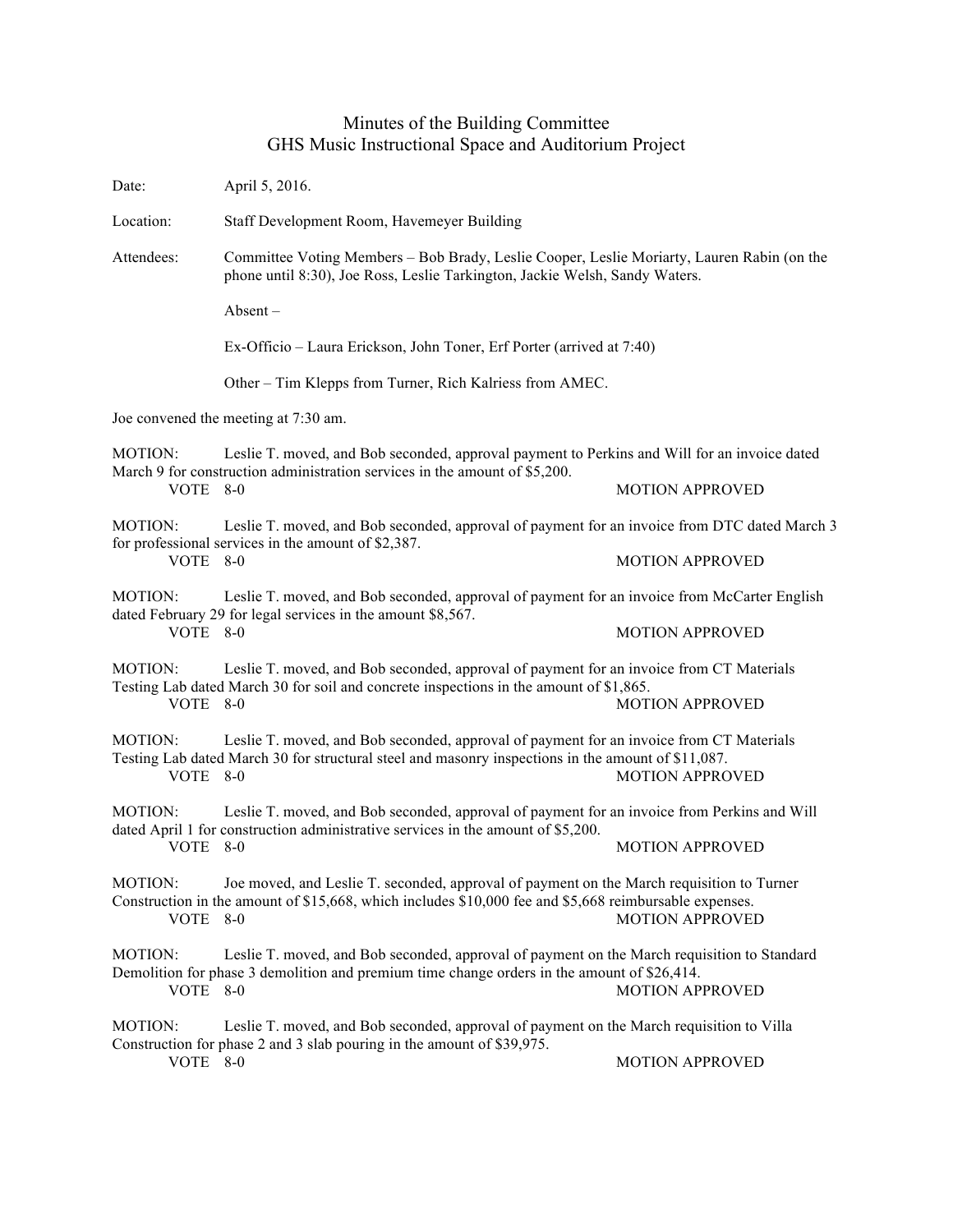| MOTION:<br>VOTE 8-0           | Leslie T. moved, and Bob seconded, approval of payment on the March requisition to United Steel<br>for phase 2 and 3 erection of steel and a few change orders in the amount of \$96,913. | <b>MOTION APPROVED</b> |
|-------------------------------|-------------------------------------------------------------------------------------------------------------------------------------------------------------------------------------------|------------------------|
| <b>MOTION:</b><br><b>VOTE</b> | Leslie T. moved, and Bob seconded, approval of payment on the March requisition to CT Masons<br>for phase 2 and 3 materials and labor in the amount of \$182,079.<br>$8-0$                | <b>MOTION APPROVED</b> |
| <b>MOTION:</b><br>VOTE 8-0    | Leslie T. moved, and Bob seconded, approval of payment on the March requisition to Millwork<br>One for one change order in the amount of \$12,597.                                        | <b>MOTION APPROVED</b> |
| <b>MOTION:</b><br>VOTE 8-0    | Leslie T. moved, and Bob seconded, approval of payment on the March requisition to Silktown<br>Roofing for phase 3 copings, flashing, and change orders in the amount of \$27,768.        | <b>MOTION APPROVED</b> |
| MOTION:<br>VOTE 8-0           | Leslie T. moved, and Bob seconded, approval of payment on the March requisition to Norwalk<br>Glass for shop drawings and engineering in the amount of \$3,840.                           | <b>MOTION APPROVED</b> |
| MOTION:<br>VOTE 8-0           | Leslie T. moved, and Bob seconded, approval of payment on the March requisition to CGM<br>Acoustics for phase 2 framing and labor in the amount of \$55,910.                              | <b>MOTION APPROVED</b> |
| <b>MOTION:</b><br>VOTE $8-0$  | Leslie T. moved, and Bob seconded, approval of payment on the March requisition to Ferguson<br>Plumbing in the amount of \$59,720 for phase 2 underground and radon piping.               | <b>MOTION APPROVED</b> |
| <b>MOTION:</b><br>VOTE 8-0    | Leslie T. moved, and Bob seconded, approval of payment on the March requisition to Ferguson<br>HVAC in the amount of \$109,697 for AHU-2 duct work, etc. and phase 3 ductwork, etc.       | <b>MOTION APPROVED</b> |
| <b>MOTION:</b><br><b>VOTE</b> | Leslie T. moved, and Bob seconded, approval of payment on the March requisition to Acme<br>Electric in the amount of \$81,584, subject to verification of the amount.<br>$8-0$            | <b>MOTION APPROVED</b> |
| MOTION:<br><b>VOTE</b>        | Leslie M. moved, and Bob seconded, approval on the March requisition to Jaxon Maintenance for<br>phase 1 cleaning services in the amount of \$4,545.<br>$8-0$                             | <b>MOTION APPROVED</b> |

Turner will retransmit closeout packages from AMEC, Highland, Artisan, MacKenzie, Kenvo, and Schindler. Turner will transmit financial summaries only from Standard Demolition, Villa, PDO, and Acme.

Tim updated the committee about

- AHU-1 supply leak. Ferguson will bear the cost of repairs. P&W and CES are reviewing the fitting specs to ascertain that they are proper so that the problem does not recur with any of the fittings.
- Resolution of Standard Demolition's claim. Meeting will be held later in the month.<br>• Resolution of Acme's claim for compensation for premium time. Acme is requesting
- Resolution of Acme's claim for compensation for premium time. Acme is requesting a meeting with the full Building Committee.
- Outstanding RFIs with Perkins and Will. Three RFIs are currently overdue and impacting progress of work. Six are confirmation RFIs impacting progress of work.
- State Change Order #4.
- Phase 1 status summary: AHU-2 and punch list (in progress). Perkins and Will will not verify completed punch list work until a contractor has zero open items remaining on the punch list.
- Phase 2 status summary: demolition, site work, structural steel, SOG, exterior wall, roofing, and other concerns.